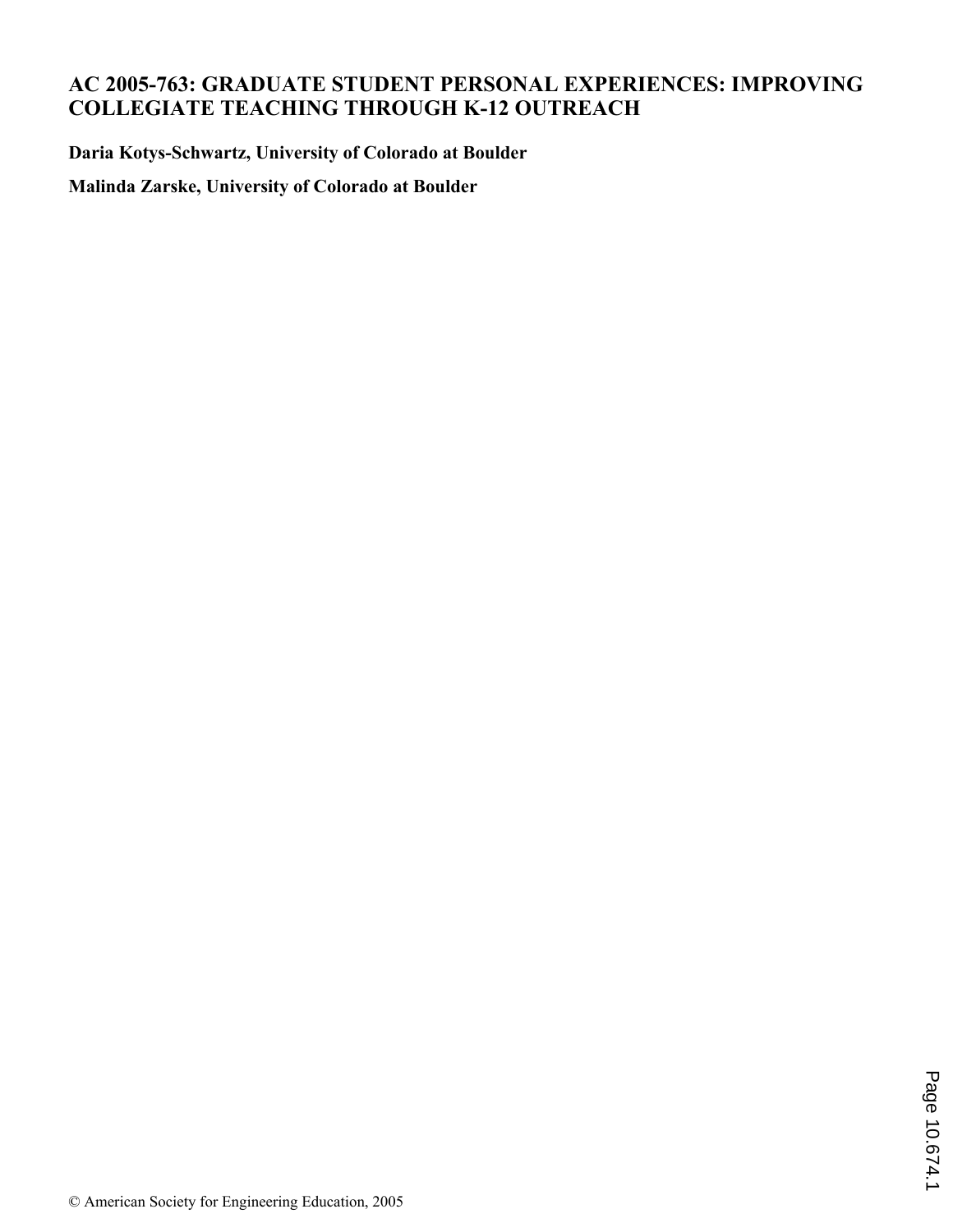# Graduate Student Personal Experiences: Improving Collegiate Teaching through K-12 Outreach

## Daria Kotys-Schwartz and Malinda Schaefer Zarske

## College of Engineering and Applied Science, University of Colorado at Boulder

## Abstract

In 1995, the National Science Foundation published recommendations for Systemic Engineering Education Reform.<sup>1</sup> Almost a decade later, the engineering education community still strives to meet the long-term challenges that were set forth by the NSF Engineering Directorate. The goal still remains to educate graduating engineers to:

- Understand the functional core of the engineering process,
- Analyze and synthesize engineering problems,
- Become proficient working in teams,
- Think across disciplines, and
- Communicate ideas effectively to diverse groups.

One of the key actions for sustaining such cultural changes is to train future engineering faculty to realize this new engineering education paradigm.

Supported by National Science Foundation and U.S. Department of Education grants, the Integrated Teaching and Learning (ITL) Program's outreach initiative has engaged engineering graduate and undergraduate Fellows in K-12 classrooms as science and math content experts and engineering role models for the past six years. One program goal is to improve the communication and instructional skills of engineering students, while providing them with classroom experience that serves as a foundation for those who pursue a career in academia. The program also seeks to enhance the graduate Fellow's engineering education experience by improving their ability to teach to diverse populations. In addition, their fellowship affords them an opportunity to understand and appreciate the interdisciplinary nature of their engineering specialty. Engineering Fellows also act as service-learning leaders for the college, and it is hoped that they continue their passion for outreach and teaching into their future careers.

In this paper, we explore the experiences of two graduate students who participated in the ITL Program's K-12 outreach initiative at the University of Colorado at Boulder and subsequently taught university junior- and senior-level engineering courses. The personal and institutional benefits realized will be discussed.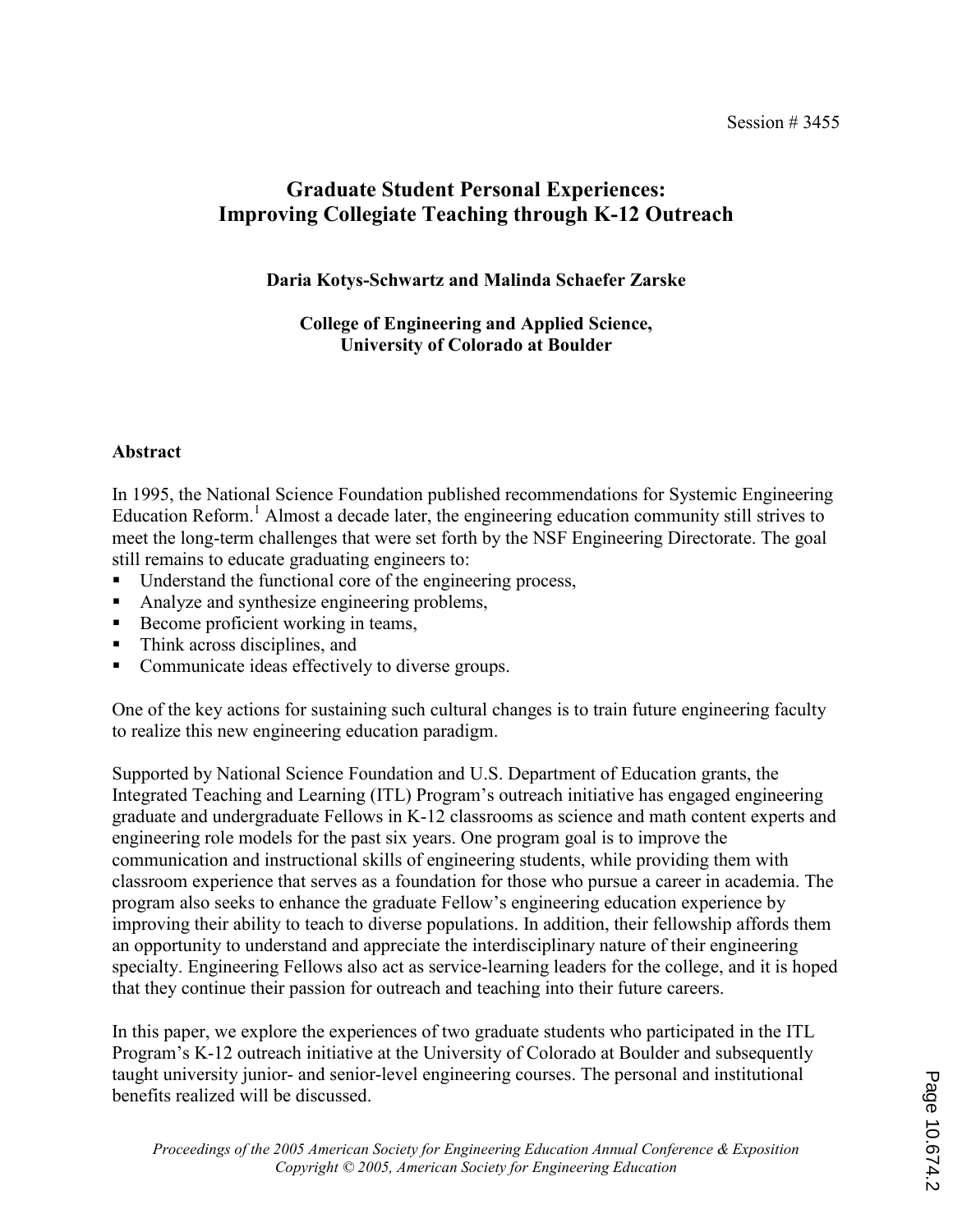## Preparing Graduate Engineers for Academic Careers

W.H. Burr<sup>2</sup> expressed a strong opinion about engineering education; he once said:

The main purpose [of education in engineering] is to convey instruction, and it should be done in such a way as to induce the student to do his own thinking. No instructor can justify himself in merely puzzling the student with grotesque problems, or in harassing him with abnormal difficulties, but on the other hand the student should be made constantly to feel himself a working part of the system, and that he cannot, without serious loss to himself, take a mere passive part.

This statement by Professor Burr was recently shared by Lohmann<sup>3</sup> on the Editor's Page of the Journal of Engineering Education. The astonishing part about Burr's statement is that it was published in 1894 at the inaugural proceedings of the Society for the Promotion of Engineering Education. These sentiments still ring loudly in engineering education; yet, it is unrealistic to assume that new engineering faculty members entering a collegiate environment possess the talents to foster a meaningful education for today's engineering graduates without prior training.

In 1995, individuals representing academia, industry, professional societies, government and accreditation committees met in Arlington, VA, to publish an action agenda for engineering education reform for the National Science Foundation.<sup>1</sup> The agenda guidelines for achieving the educational goals for graduating engineers (as listed in this paper's abstract), strongly encourage the study of engineering to become an exciting endeavor that truly engages students. It is also recommended that the primary mode of learning in the classroom become active learning.

Changes in engineering education are also being driven by the Accreditation Board for Engineering and Technology (ABET). The 2004-2005 ABET Criteria for Accrediting Engineering programs<sup>4</sup> evaluates the competence of engineering faculty using factors that include "teaching experience, ability to communicate [and] enthusiasm for developing more effective programs."

So, what can be done to prepare graduate students in engineering for a challenging career in engineering academia? What tools can be afforded to a future faculty member to help him/her succeed in this new paradigm of collegiate teaching? As stated by Smith and Waller<sup>5</sup>, we are entering a paradigm in which students and instructors are collaborators in the classroom, in which students view school as a place where they can learn and grow, and in which power is shared between faculty and students. If we hope to realize the goals NSF has set forth for graduating engineers of the  $21<sup>st</sup>$  century, it is essential to encourage institutional change by instilling vision and passion for engineering education at the graduate level — before students enter the field of academia. Outreach initiatives such as the National Science Foundation's GK-12 Fellows in the Classroom program can assist with future faculty preparation by providing training in pedagogy and active-learning methodology, while benefiting the K-12 community.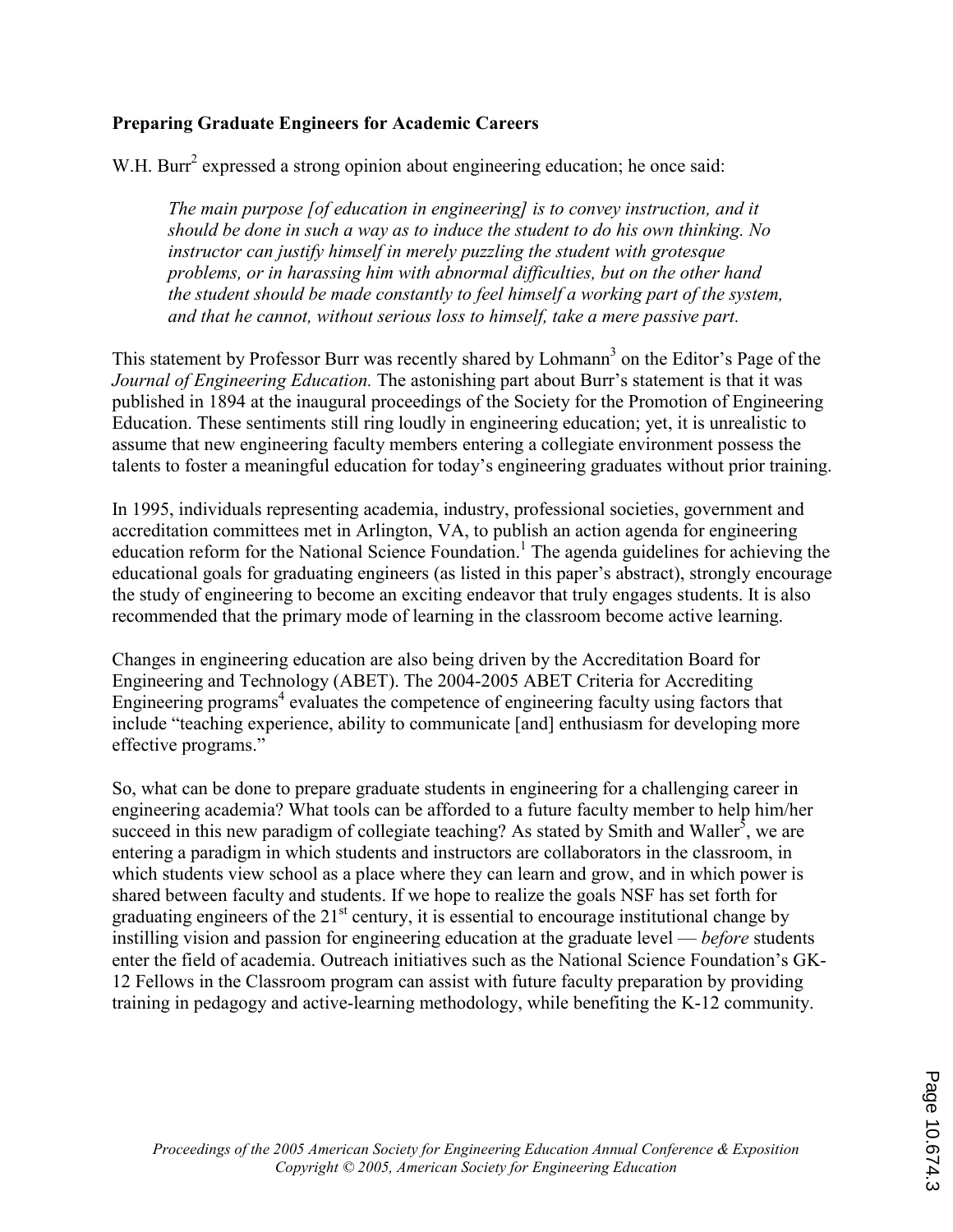## Overview of ITL K-12 Outreach Program

The ITL engineering outreach program at the University of Colorado at Boulder (CU) is dedicated to the seamless integration of science and math in the K-12 community through handson engineering instruction and enriching educational experiences. For the past six years, the ITL outreach initiative has included academic year and summer engineering offerings such as classroom instruction, extracurricular school clubs, summer on-campus workshops and internships. In addition to introducing K-12 students to the benefits of engineering, the ITL outreach program also supports K-12 educators through the development of hands-on engineering curricula and summer teacher professional development workshops.

One popular component of the ITL's outreach program places engineering undergraduate and graduate students in elementary, middle and high school classrooms to serve as mentors and engineering role models in K-12 science, math and technology classes.<sup>6</sup> Sponsored in part by the National Science Foundation's GK-12 and U.S. Department of Education FIPSE initiatives, this "engineering in everyday life" program concurrently develops standards-based scientific, mathematic and technological curricula focused on engineering for an NSDL-sponsored TeachEngineering digital library project.<sup>7, 8</sup>

The preparation and guidance of elementary, middle and high school students — especially those with backgrounds typically under-represented in engineering — towards the university engineering and technology pipeline is important for their success in an increasingly technologically-driven society. During the academic year and through various summer offerings, K-12 students are introduced to the world of engineering and the iterative design/build process by enthusiastic undergraduate and graduate engineering students.

## K-12 Graduate Fellow Experience #1

Daria Kotys-Schwartz is in her third year of participation in the ITL Program's K-12 outreach initiative at CU. During her first year, she assisted in Centaurus High School's (Lafayette, CO)



A middle school student designs an earthquake-proof structure.

Project Lead the Way classes in its Pre-Engineering Academy inaugural year. During her second year, Daria was immersed in two eighth-grade science classes and three middle school Gateway to Technology classes. In her third year, Daria co-instructs the Creative Engineering class for ninth-grade students at the Denver School of Science and Technology (DSST) in Denver, CO.

For Daria, one of the greatest benefits of participating in the K-12 outreach initiative was the development of her pedagogy skills at the middle school and high school instructional level. Each week, she created detailed 50 minute lesson plans that met a daily learning objective and aligned with state educational content standards. To supplement the daily objective, Daria created and

Proceedings of the 2005 American Society for Engineering Education Annual Conference & Exposition Copyright © 2005, American Society for Engineering Education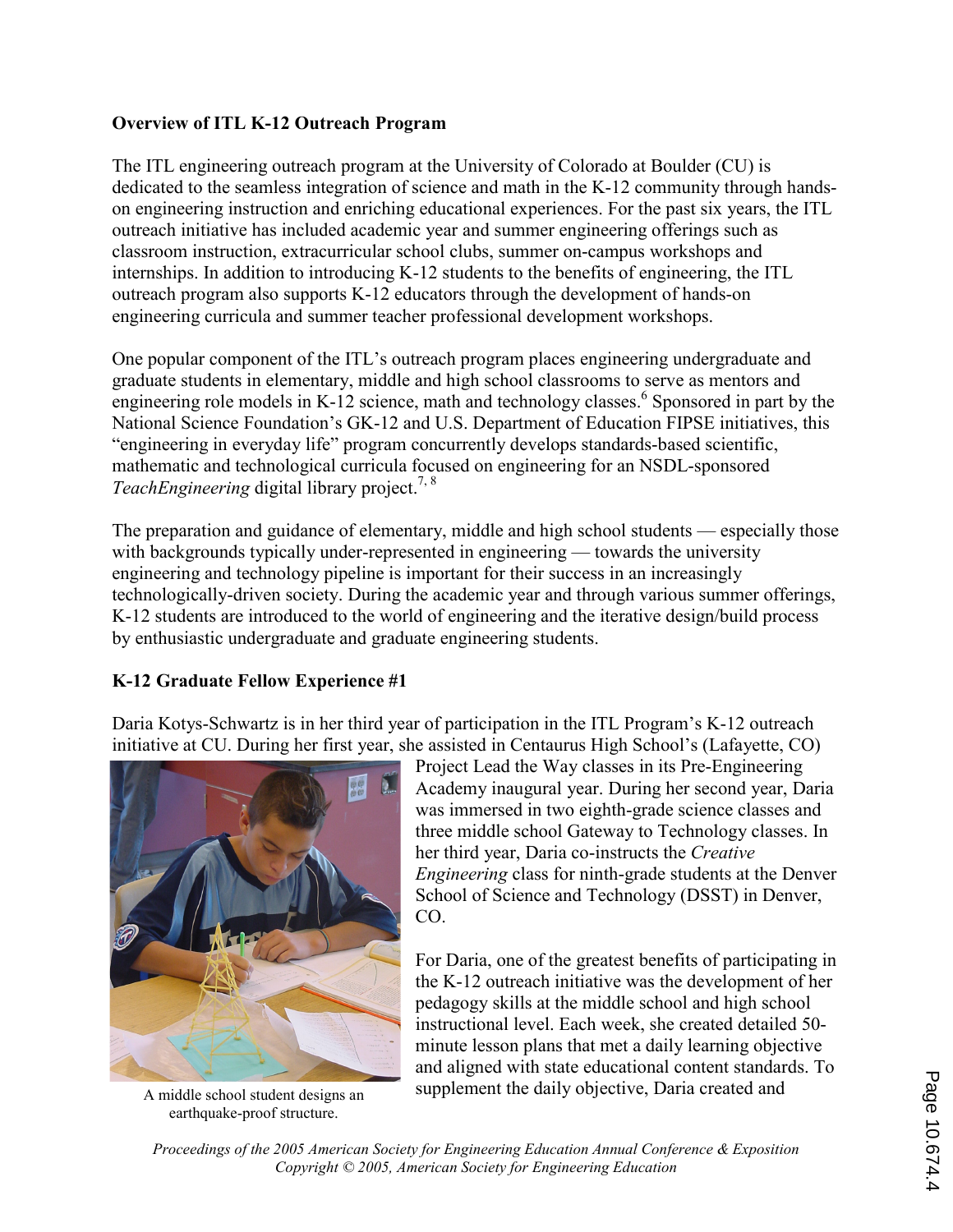implemented engaging, in-class science and math activities for 30 students. This required that she purchase activity supplies and materials in advance, and set up before students arrived.

The importance of student engagement in the middle school and high school environment quickly became apparent to Daria. To successfully involve students for an entire engineering lesson, she began integrating technology and active-learning methodology. Creative PowerPoint<sup>®</sup> presentations embedded with flash animations and movies excited students about the upcoming activity of the day. The hands-on activities provided students with the opportunity and the motivation to approach the material as "junior engineers" — exploring, designing and arriving at their own inferences. Incorporating real-world examples into each lesson provided more student connection to the subject area being discussed by increasing their level of involvement, interest and enjoyment.

Daria also learned that success with teenage students required mastering effective classroom management skills. It was clear that if positive classroom management was not achieved, there would not be a productive learning environment for the students. This desire to maintain a healthy classroom atmosphere encouraged Daria to become more versed in educational psychology and development. Understanding students' stages of development and how they learned was essential when employing diverse classroom management techniques with individual students. This knowledge of educational development also proved useful when scaling activities for various age levels.

An additional skill acquired during Daria's tenure with the outreach initiative was creative implementation of activities on a "shoestring budget." Recognizing that teachers could never incorporate many hands-on activities if they were too expensive, she executed an academic year's worth of middle and high school activities on a tight budget. This required strict monetary planning and frugal spending habits to ensure that funds lasted the entire year.

It was not until Daria was teaching as a GK-12 Fellow that she understood the value of pre- and post-assessment methodologies. It typically requires much training and practice to achieve an understanding of the most appropriate assessment practices and evaluation methods to track content learning gains; it doesn't usually come naturally. With this K-12 outreach experience, Daria has since become proficient in the techniques associated with writing and implementing meaningful assessment tools to gauge a class or program's effectiveness.

It also became imperative that Daria master exceptional time management skills to concurrently fulfill her curriculum writing (for the *TeachEngineering* digital library) and K-12 teaching responsibilities, excel in her CU graduate classes and advance her mechanical engineering research.

## K-12 Graduate Fellow Experience #2

Malinda Schaefer Zarske has always had a passion for education. It was not until one day, while talking to other engineering graduate students, that she started thinking, "Why don't we teach engineering in our K-12 schools? How hard would that be?" Her questions were answered when she joined the NSF-funded GK-12 Fellows program through the ITL Program's outreach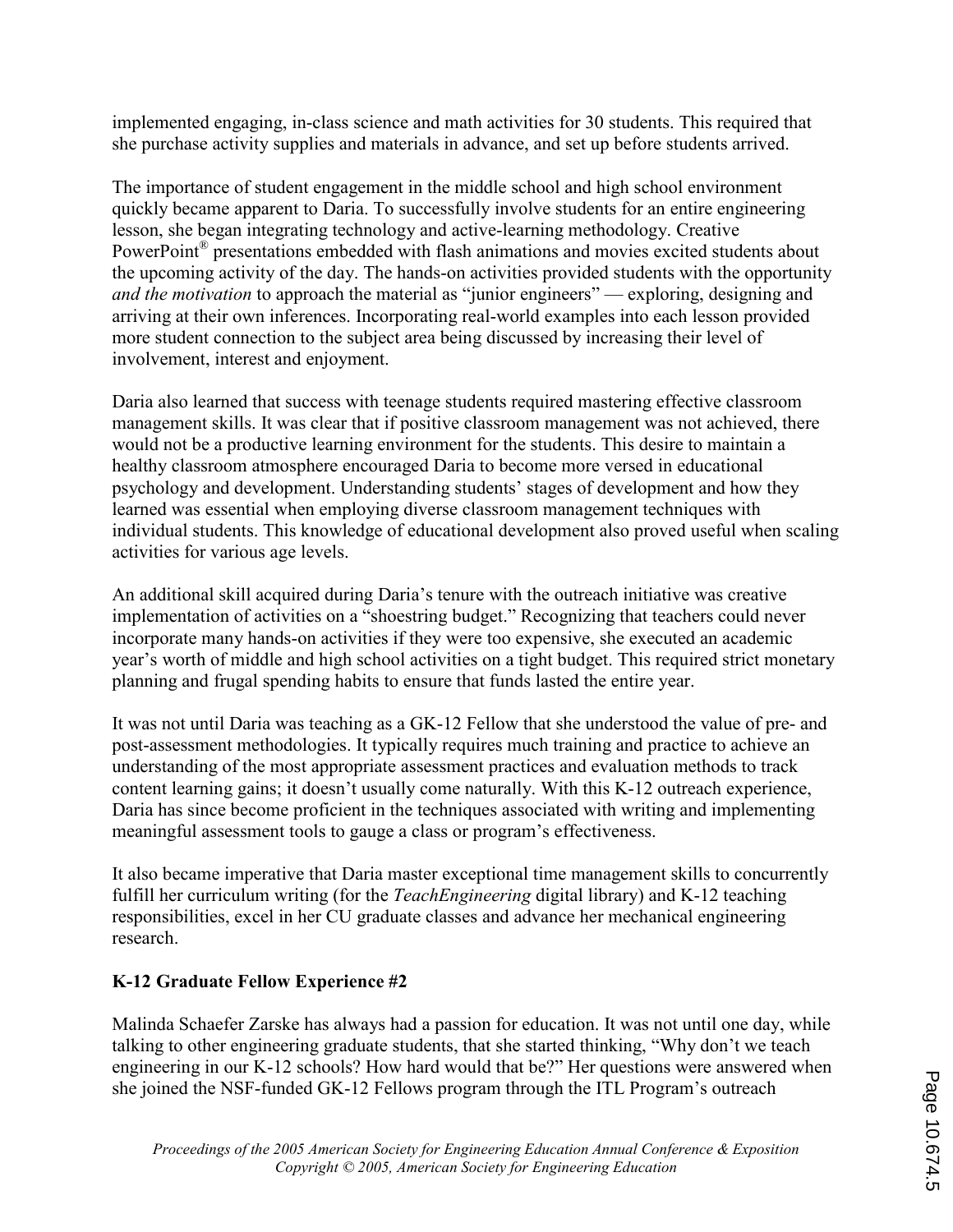initiative at CU. For the next two years, while she completed her civil engineering master's degree in Boulder, she worked as a GK-12 Fellow, bringing engineering into the hands and minds of local elementary school students.

Teaching engineering to elementary students is a complex task. Every week, Malinda arrived at eight different grades K-5 classrooms for an hour each to lead the students in engineering explorations. Basic classroom management and organization was not enough to capture the interest of the young students and keep them engaged for an entire hour. Neither were well-prepared, snazzy technical presentations. She quickly learned that elementary students need to be drawn in by stimulating, hands-on learning experiences. Malinda was repeatedly impressed by the students' incessant inquiries and ability to see engineering topics from viewpoints different than she had ever experienced. Teaching elementary



High school students engaged in engineering design/build activities.

engineering meant bringing in active, age-appropriate activities that excited the students and kept them involved. Malinda discovered how important real-world connections were for students in the classroom if she wanted to open their minds to an alternative future career option. By their very nature, elementary students are observant and curious about the world around them and want to know how everything works and fits together — a perfect match for engineering.

Malinda refined her prior experiences with teaching and writing to create curricular units on motion (mechanical engineering), energy and environmental engineering. Each unit adhered to state and national science and math standards, and included hands-on student activities. Meeting the educational content standards, and providing clear curricular documentation was important if teachers were going to find her engineering lessons useful enough to implement in future classes. Students were immersed in intriguing design / build projects, including rocket balloons, water filters and roller coasters. Each project mapped to the engineering design process through a planning stage, a design blue-print stage, and a prototype creation and reiteration stage. To reinforce the culture of cooperative teamwork, students were encouraged to work together in engineering groups.

Malinda instantly noticed many advantages to participating in the ITL K-12 outreach program, including learning the patience and pedagogy skills necessary to teach at the elementary school level. Notably, the respect and partnership with the elementary school teachers compelled the need to be prepared ahead of time. Teachers are accountable for progressively higher expectations of performance in their classrooms. With the addition of standards-based teaching and performance testing, today's teachers feel the pressure of implementing quality lessons and curricular units in the classroom within strict time constraints. To bring engineering into the classroom, Malinda needed to align the activities directly to the topics the teachers were already teaching. To be most effective, it was necessary for her to plan in advance with the teachers and test all activities before she brought them to the students.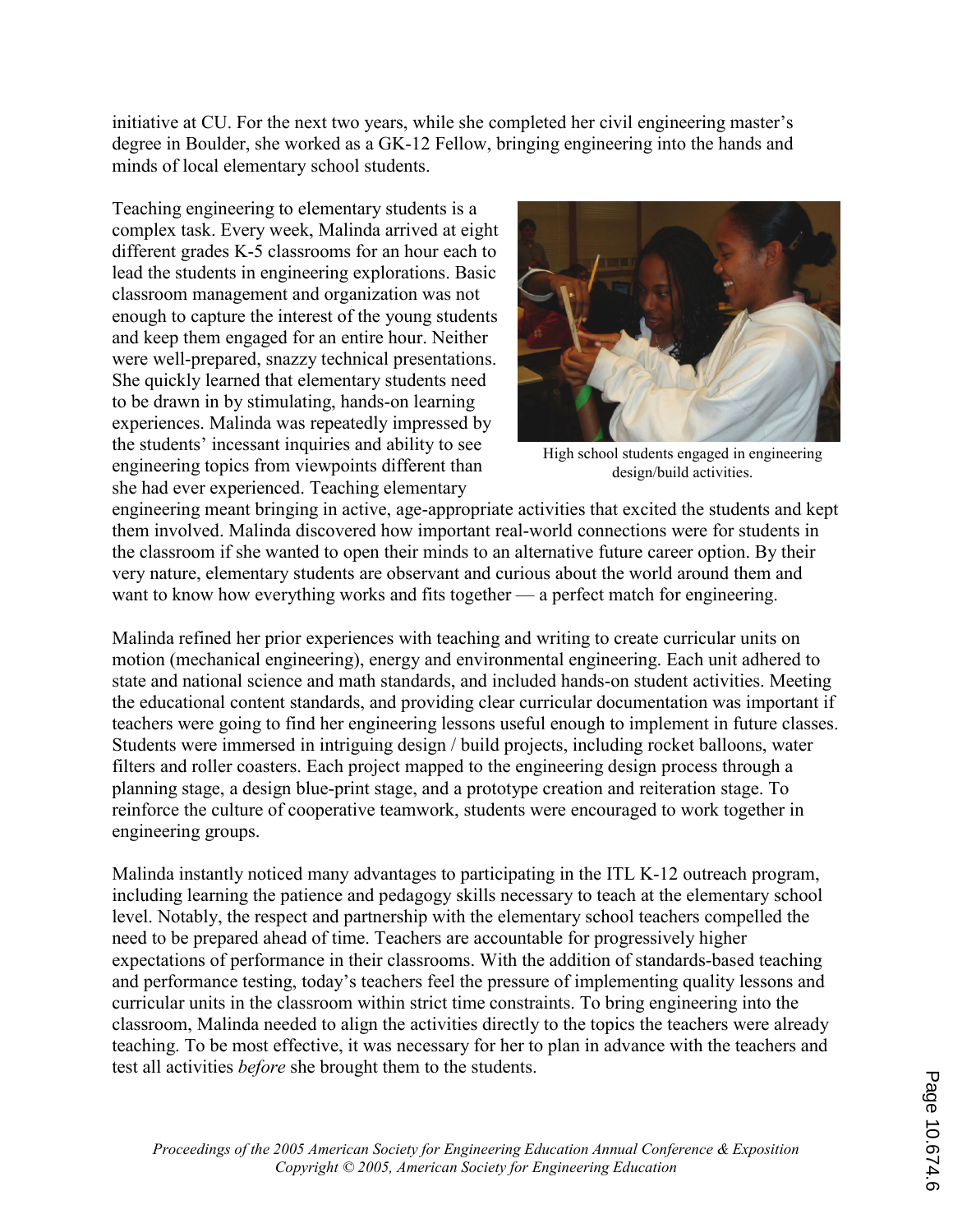Malinda wanted to develop engineering lessons that used budget-conscious, hands-on activities and supported the wide range of science subject areas that were being taught in Colorado classrooms. The goal was to develop a repertoire of activities for a particular teacher that would excite their students and encourage the teacher to continue to use the activity long after the Fellow was gone. This would provide the teachers with the tools and confidence to teach technological literacy via engineering to their future students. Such planning required a tremendous amount of time and energy to develop the activities, purchase the supplies, and practice and refine the lesson in advance.

Malinda wanted to understand what was going on in the minds of the youngsters. She learned the developmental stages and instructional techniques for working with younger, diverse learners; ethnically and academically. Bringing complex engineering theory down to the thirdgrade level is not easy. She cultivated her skills for inclassroom flexibility to be able to immediately change focus in response to the observed student learning. By employing a variety of assessment techniques, Malinda was able to gauge how well the students understood the concepts that she was teaching. In this way, she expanded her repertoire of pre- and post-assessment techniques and discovered just how well engineering could tie together the science and math concepts for the students, allowing them to critically apply what they had learned to the context of their own lives. Malinda also gained an appreciation for effective



An elementary student tests her drinking water filter design.

lesson motivation and closure. For example, without closure for reflection, students often did not remember the original objectives of the lesson and were often confused during the next week's lesson.

The experience teaching engineering to elementary students was one that Malinda had not experienced before. Besides learning how to communicate engineering concepts to a specific audience, her acquired skills included adaptive strategies for diverse learners, collaborative teamwork with educators and an appreciation for educational pedagogy.

#### Subsequent Impacts on a Collegiate Teaching Experience #1

In 1999, Daria began her teaching career at The Ohio State University in Columbus, Ohio. At that time, she instructed a Parametric Design course for senior and graduate students in mechanical and industrial systems engineering. Walking into class the first day, Daria realized that she had no formal training in college teaching. Concerned with her inexperience, Daria wondered what possible credentials qualified her to develop students' talents and aptitudes. She was not familiar with education research or the word "pedagogy." The only background that Daria drew upon was the positive learning experiences in her own secondary and post-secondary education. During the next 10 weeks, Daria used a syllabus that included a basic course outline, grading policy, exam dates and academic honesty policy. Her attempts to transfer information to her students typically involved lectures with black and white overhead slides. During the quarter,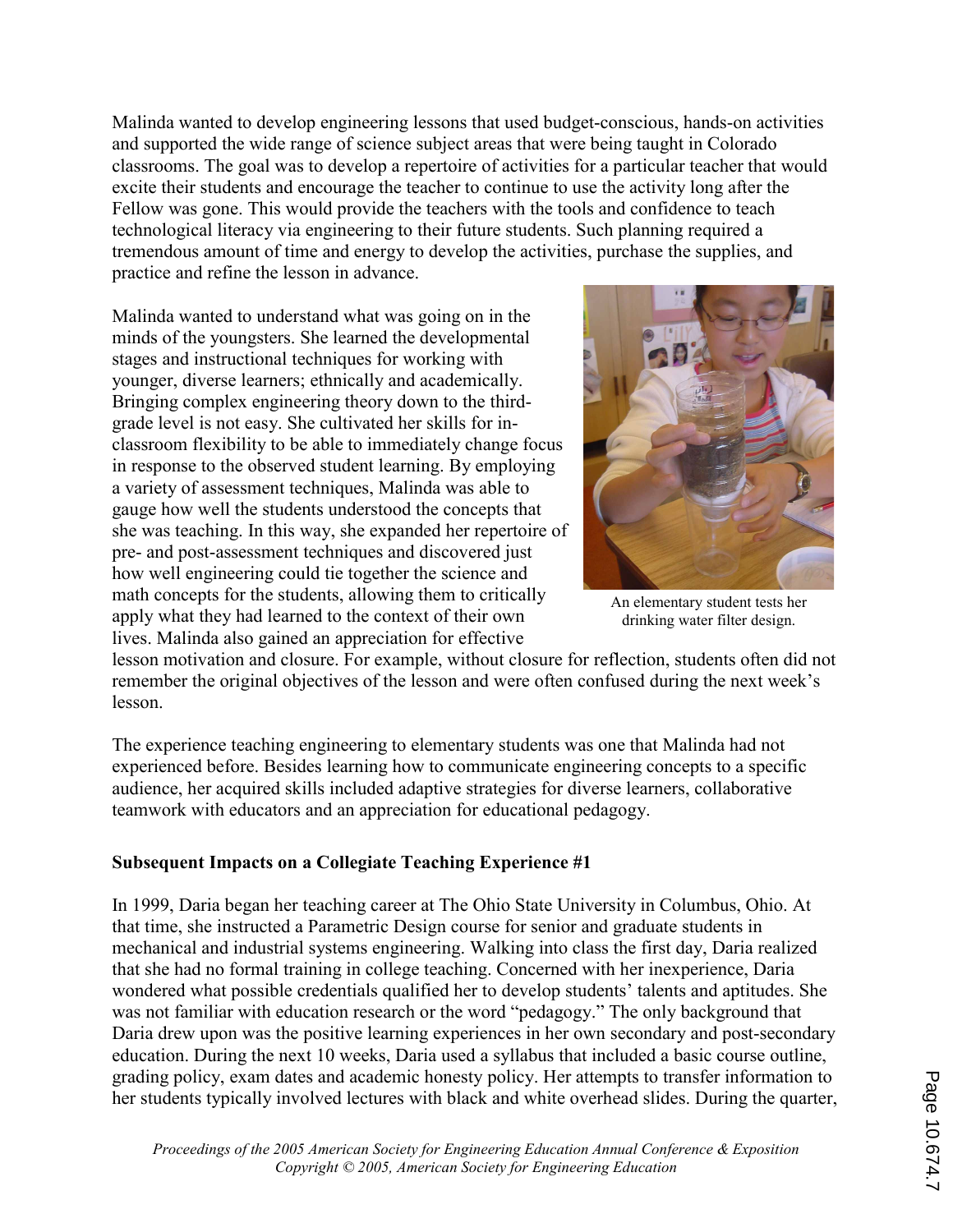she tested a few in-class activities in an effort to covey the logic that is used in parametric design. Though Daria strived to deliver the content with enthusiasm, her lectures were typically dry and lacked engaging elements. Despite good reviews from the students, she knew that her instructional abilities could be improved.

In 2002, Daria embarked on a new journey: teaching with the NSF GK-12 program and pursuing her doctorate in mechanical engineering at CU. Now in her third year of participating in ITL's K-12 outreach initiative and pursuing her doctorate, Daria returned to the university classroom. In autumn 2004, Daria began instructing Manufacturing Processes and Systems, a required course for undergraduate mechanical engineering seniors. She still uses a syllabus, but this one clearly outlines the course, classroom expectations, grading policies, mandatory dates and the academic honor code. Her lesson plans comprehensively address the 10 learning objectives established by the departmental undergraduate curriculum committee.

Currently, Daria focuses on what motivates and engages students. For this university manufacturing course, she integrates cooperative / active learning into the traditional lecture. At every class meeting, students work cooperatively in groups, discussing and exploring the assigned problem of the day. Since supplemental class funding was not available and there was no lab component to the class, Daria developed affordable in-class activities that were applicable to the content. For example, when facilities were not available to demonstrate the metal casting process, she cast chocolate in plastic molds to illustrate the defects associated with the metal casting process. She also found success scaling up activities that she had used during her years as a K-12 outreach Fellow. For example, the formation of flubber (a glue, water and Borax mixture) used as a basic mixtures and solutions exercise in middle school, was adapted in the university course as a polymerization cooperative learning exercise. She also incorporated a variety of technological components into her class: PowerPoint® presentations with photographs that illustrated manufacturing processes, a class e-mail list, a class webpage providing all of the information presented in class, flash animations relating to content, interactive clicker technology to gauge student understanding in real time and virtual case studies. The inclusion of in-class demonstrations and product part examples is commonplace in Daria's lectures. Realizing how real-world exposures assist in student buy-in of the presented subject matter, she schedules industrial plant tours throughout the semester.

Some events illustrating her teaching success during the past semester include Daria being nominated for the CU Graduate Part-Time Instructor Teaching Award and being honored with the Residence Hall Teaching Award, the Leads Faculty Appreciation Award and the Sullivan-Carlson Innovation in Teaching Award. The following comments by CU students express their positive experience in Daria's Manufacturing Processes and Systems class:

To me the best quality a professor can have is enthusiasm. If the professor is not excited to teach the material, then why should a student be excited to learn the material? And for this I thank you, every single day you came prepared, excited and always willing to help with a subject you truly enjoy.

Proceedings of the 2005 American Society for Engineering Education Annual Conference & Exposition Copyright © 2005, American Society for Engineering Education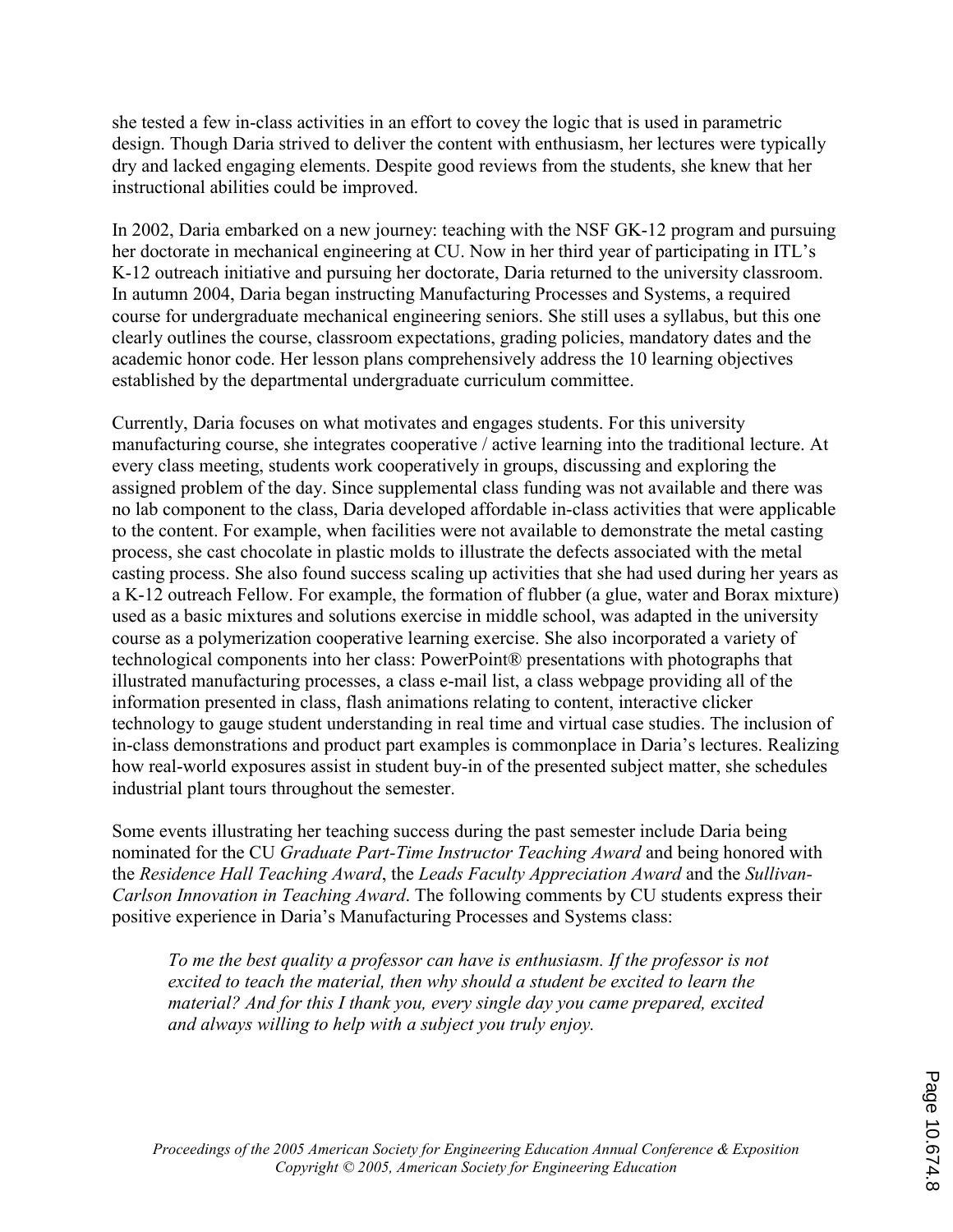I just want to thank you…..for having energy and enthusiasm! I think this is honestly the first time in my career at CU and especially in the ME department that I am psyched to come to class and really excited about the material!

Daria's classroom successes are directly related to her participation in the ITL Program's engineering outreach program. Her instructional format in her autumn 2004 Manufacturing Processes and Systems course closely emulated the approach she honed in her middle and high school GK-12 outreach classes. Meticulous course planning, daily preparation coupled with engaging mini-lectures and collaborative activities proved equally effective in the K-12 and collegiate environments. Daria's acquired ability to communicate advanced technical knowledge to any level was especially beneficial when developing varied explanations or analogies to teach complex subject matter. Once the collected quantitative assessment results for the course have been reviewed, they will be discussed in future papers.

## Subsequent Impacts on Collegiate Teaching Experience #2

In spring 2004, Malinda co-piloted a new course at CU's College of Engineering and Applied Science for junior and senior undergraduate students. This course, K-12 Engineering Outreach Corps<sup>9</sup>, was based on her experiences as an NSF GK-12 Fellow. In the course, upper-division engineering students entered K-12 classrooms to use their understanding of real-world engineering applications to improve science and math learning, and promote the engineering profession. With her teaching experience limited to the K-12 arena, the college-level course was intimidating.

Malinda and her co-teacher approached the project by setting course goals. To provide the college students with a meaningful experience, they focused the course objectives on the students acquiring effective communication to a variety of audiences and learning to write lesson plans. Real-world K-12 topics, such as classroom management, educational standards and budget limitations, provided the students with an understanding of the issues with which teachers are concerned.

Malinda structured the undergraduate seminars similarly to how she would lead a K-12 class, by motivating the students, allowing time for individual and cooperative group explorations and providing closure for the students at the end of each lesson. She established course objectives and expectations in advance. She scheduled time for each university student to plan and test activities in front of an audience of their peers before they brought them to the classroom. Diverging from the traditional lecture format, the course was structured into two studio classes and one topic-based pedagogy discussion seminar each week. During one studio session, Outreach Corps students shared their creative explorations into K-12 science and math — in the form of hands-on activities. During the other studio, pairs of undergraduate students presented their applied science and math (engineering) lessons in local public school classrooms. The engineering students received much constructive feedback from the co-instructors during the studio lessons and in-classroom observations. This role placed Malinda on the other side of K-12 teaching, assuming the role of an in-service mentor instead of a classroom teacher.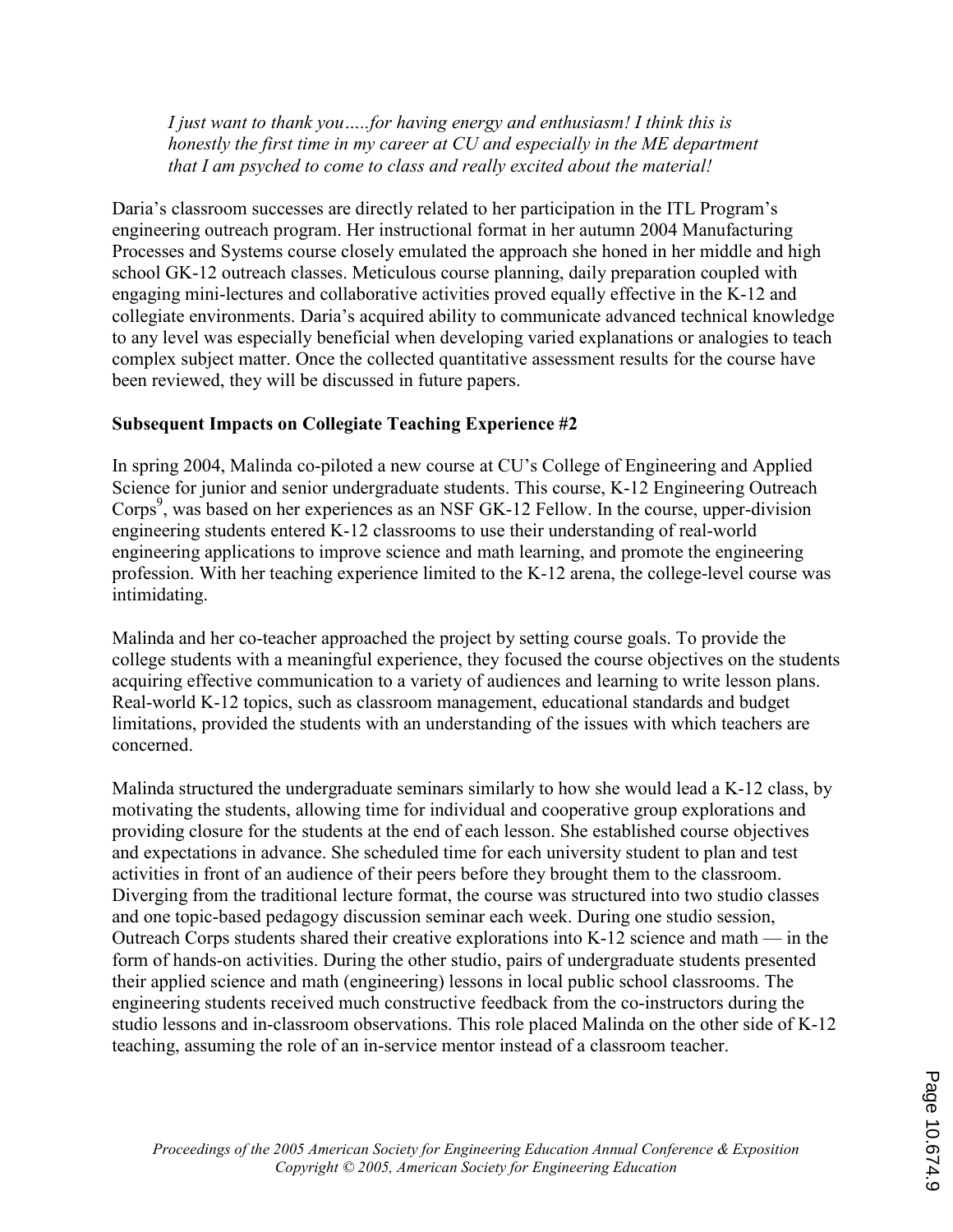Malinda assessed the college class using methods she learned while working in elementary schools, adjusting according to the observed student learning. Pre- and post-semester subject matter content and attitude surveys help her determine what was working and not working in the course. Overall, Outreach Corps students reported a 22% gain in confidence in working with K-12 students. The strongest gains in confidence were for the following course aspects: integration of engineering curricula into the K-12 classroom (+73%), K-12 engineering curriculum development (+67%), and working with English as a second language children (+60%).

Most students reported that the course exceeded their expectations. One student said, "I learned a lot about the different aspects of teaching (in and out of the classroom)." All students thought integrating engineering into K-12 education is a valuable practice and enjoyed the lessons on current issues in the educational system. One reported, "The value is priceless. Influencing kids at such a young age is the right step towards education. All universities need to begin recruiting in grade school." The university students documented their experiences in journals. Through their writing, it was apparent that having the seminar sessions modeled after a K-12 classroom was an invaluable teaching tool for them. The flexibility of focus that Malinda had mastered in the elementary classroom benefited the collegiate studio session, as the Outreach Corps students learned to change focus as well. The students said that topic flexibility was a major strength of the course. They wanted to be able to discuss their experiences and issues in their own classroom instruction. Finally, all Outreach Corps students envisioned themselves engaged in the teaching profession in the future (two are considering full-time teaching work), indicating the impact of the course and instruction on their personal career focus.

The pilot course was highly successful and so was Malinda's new understanding of how elementary classroom instruction can apply to learning at the collegiate level. Providing engaging topics; opportunities for collaborative work; time for planning, hands-on exploration, documentation and reflection; as well as good assessment and flexibility cultivates the best possible learning experience in a collegiate classroom as well as a K-12 classroom. Malinda's experience as a GK-12 Fellow improved her ability to be an effective instructor at the collegiate level. As one student said, "The support and encouragement from the faculty (Malinda) was above and beyond the call of duty." She succeeded as a new college instructor and was rated highly on her end-of-semester student reviews. In the end, the course was well received. It was approved by the college-wide curriculum review committee as a 4000-level, general engineering technical elective after its pilot offering. The spring 2005 semester is currently enrolled at twice the number of students as the pilot.

#### Institutional Benefits

The University of Colorado at Boulder has begun to realize benefits from having graduate students who participated in the National Science Foundation's GK-12 initiative. The two instructors profiled in this paper bring their passion for and expertise in engineering education to the formulation of exciting and engaging engineering curriculum at the collegiate level. As required by ABET Criteria for Accrediting Engineering programs, Daria and Malinda possess previous teaching experience, good communication skills and enthusiasm about effective teaching methodology. Additionally, both met the challenge of balancing the demands of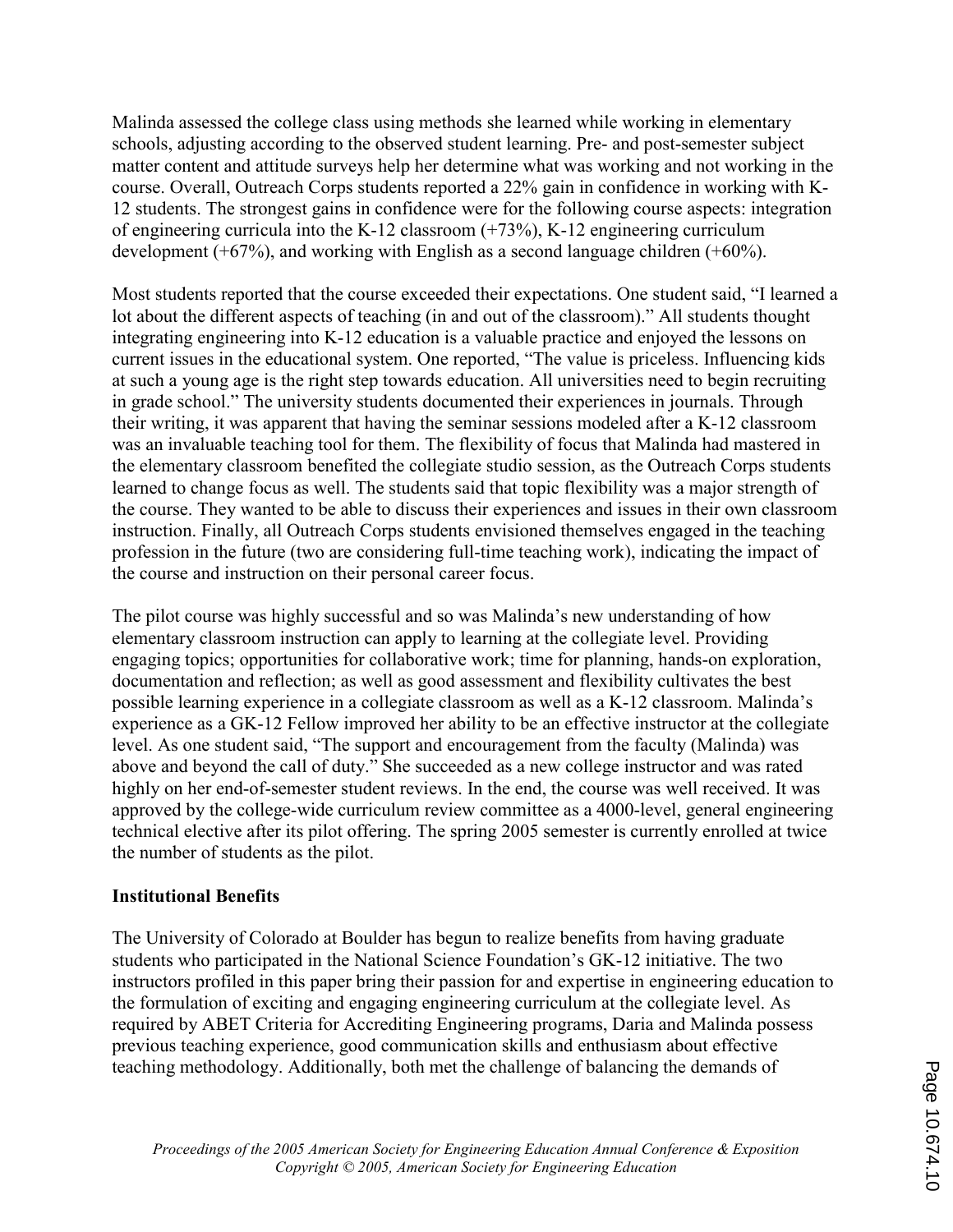instructional, research and institutional responsibilities. Most importantly, they have successfully provided meaningful educational experiences for collegiate engineering students.

From an institutional perspective, graduate students with experience similar to the K-12 graduate fellowships described in this paper require minimal training in education methodology from their college and have already begun to refine pedagogy skills before attaining permanent faculty positions. Such junior faculty members bring experience in teaching to diverse populations, and are already familiar with effective assessment methodologies and pedagogy to ensure highquality instruction in the engineering classroom.

## Conclusion / Recommendations for Others

Graduate student GK-12 Fellows in the Classroom outreach programs, such as the ITL Program's engineering outreach initiative at the University of Colorado at Boulder, are successful avenues for the preparation of future engineering faculty for the new paradigm in engineering education. In addition to their positive impact on the student participant, these programs bring profound benefits to the academic institutions at which these graduate Fellows subsequently accept faculty positions.

Graduate students who participate in National Science Foundation's GK-12 initiatives, similar to the ITL's engineering outreach program at CU, are a valuable commodity for any college of engineering. These individuals possess prized instructional experience, good communication skills and a passion for engineering education. They have the ability to clearly impart technical knowledge to diverse student populations, while incorporating particulars from a multitude of engineering disciplines. GK-12 graduate Fellows are also trained and experienced in active/cooperative learning techniques, which NSF has recommended as the primary mode of learning in collegiate classroom. These up and coming faculty members bring the essential experience and motivation to instill permanent cultural changes in engineering education.

#### Acknowledgements

This material is based upon work supported by the National Science Foundation under grants no. DGE-0338326 and DUE 9979567. Any opinions, findings and conclusions or recommendations expressed in this material are those of the authors and do not necessarily reflect the views of the National Science Foundation.

#### Bibliographic Information

- 1 Systematic Engineering Education Reform: An Action Agenda. National Science Foundation Engineering Directorate Workshop Recommendations, Arlington, VA, July 1995.
- 2 Burr, W.M."The Ideal Engineering Education." Section E of the World's Engineering Congress, Chicago, IL, July 31-August 5, 1893, Proceedings, Society for the Promotion of Engineering Education, E.W. Stephens, Printer, Columbia, MO, Vol. I, 1894, pp. 17-49.
- 3 Lohmann, J.R. "The Ideal Engineering Education." Editor's Page, Journal of Engineering Education, Vol. 93, No. 4, 2004, p.265.